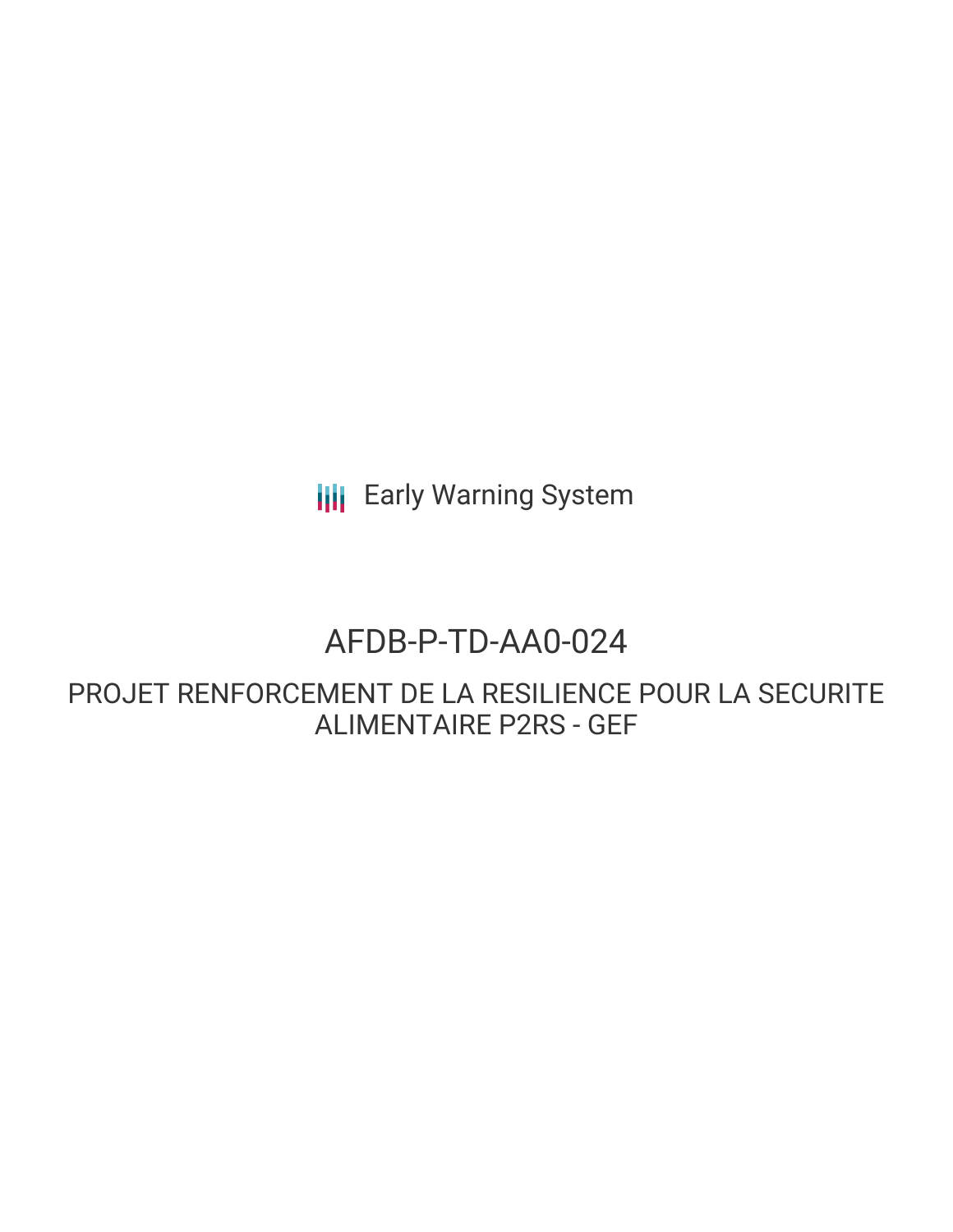

# **Quick Facts**

| <b>Countries</b>               | Chad                            |
|--------------------------------|---------------------------------|
| <b>Financial Institutions</b>  | African Development Bank (AFDB) |
| <b>Status</b>                  | Approved                        |
| <b>Bank Risk Rating</b>        | U                               |
| <b>Voting Date</b>             | 2018-12-14                      |
| <b>Borrower</b>                | <b>GOUVERNEMENT DU TCHAD</b>    |
| <b>Sectors</b>                 | Agriculture and Forestry        |
| <b>Investment Amount (USD)</b> | \$2.70 million                  |
| <b>Project Cost (USD)</b>      | \$2.70 million                  |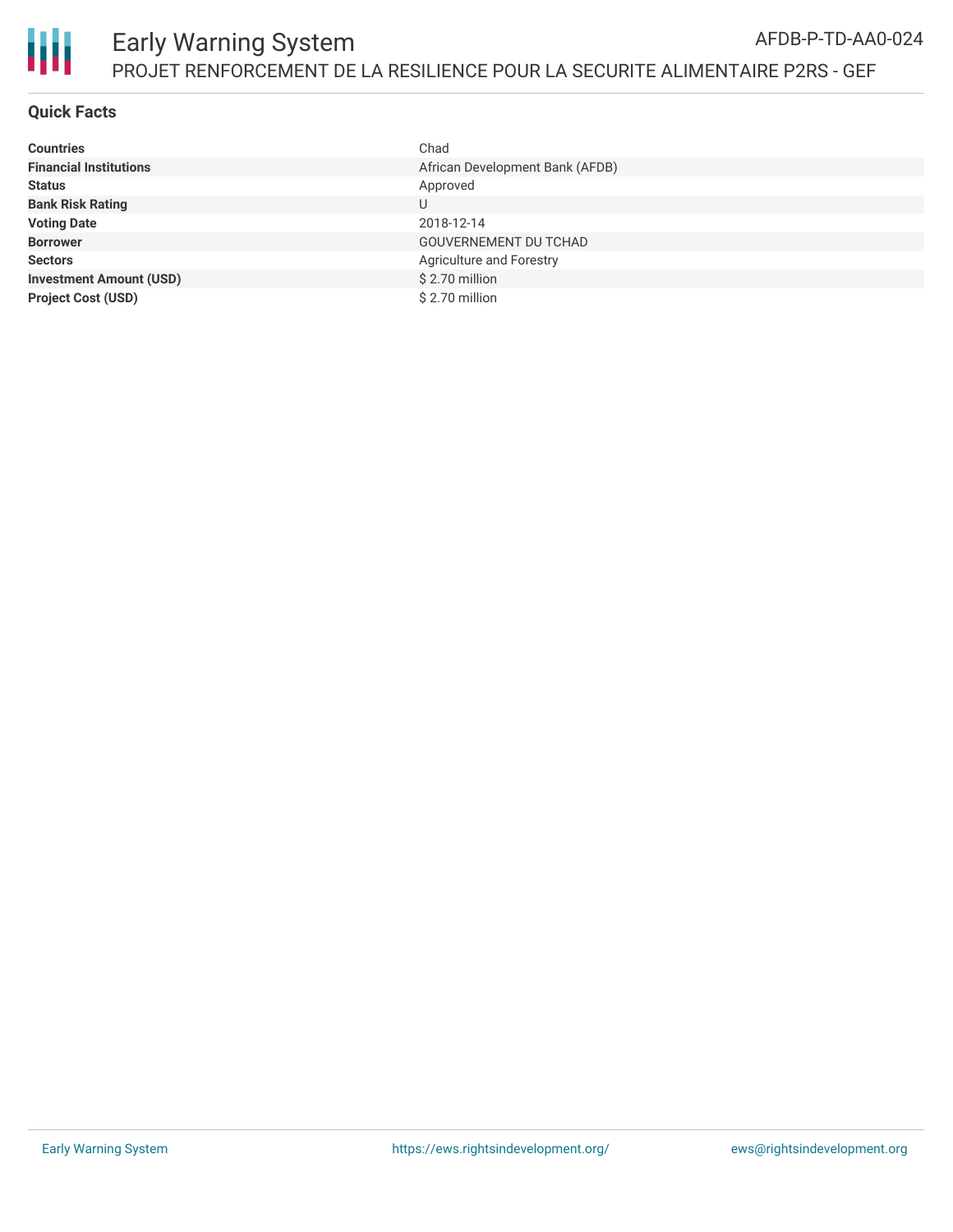

# **Project Description**

No project information available at the time of disclosure.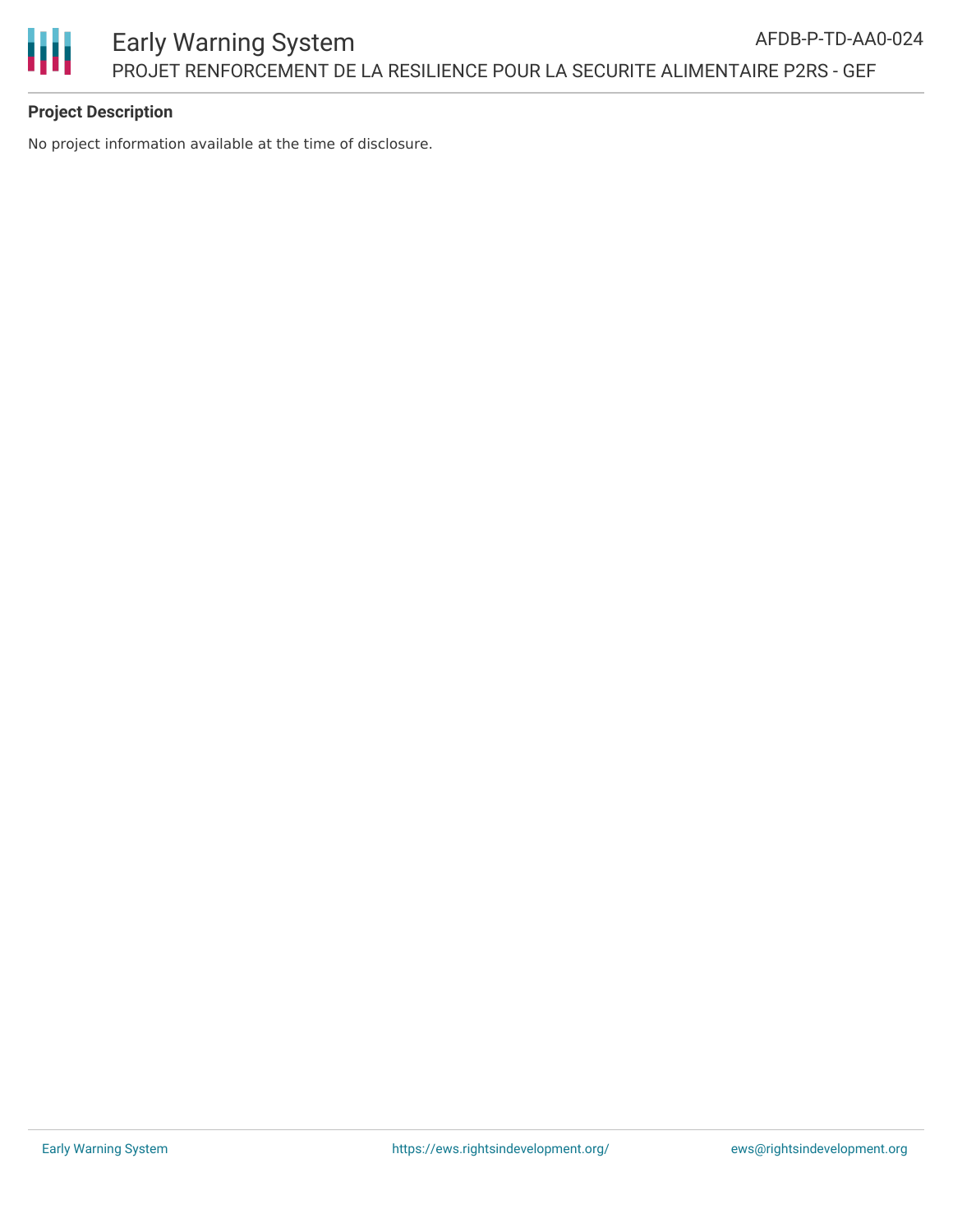

#### **Investment Description**

African Development Bank (AFDB)

**Total cost**: 3788973.9 **Currency**: UAC

**Source(s) of financing Cofinanced**: 3788970.33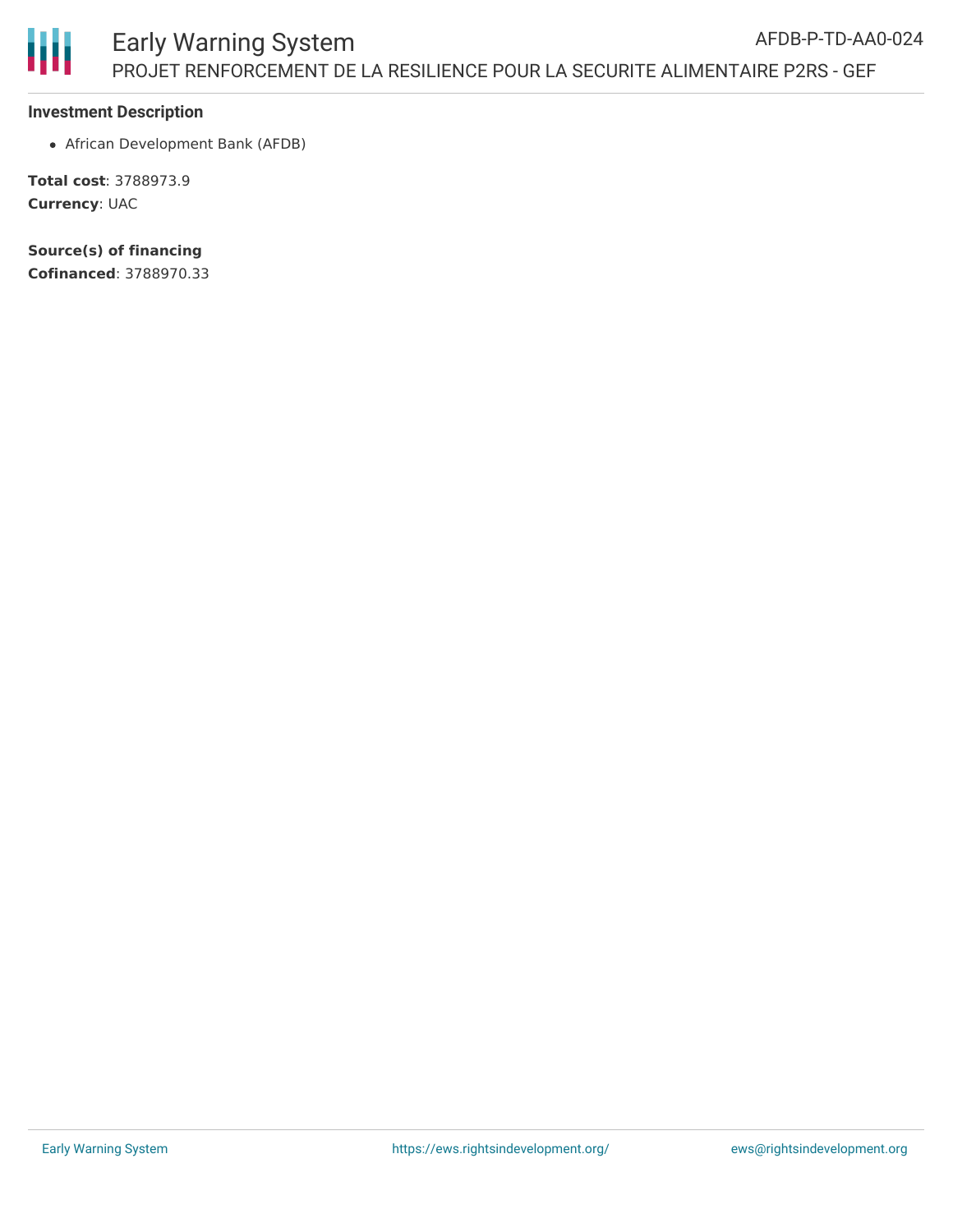

### **Contact Information**

**Task Manager**: LAOKOLE Dedjoguere Antoinette, RDGC2 / no contact details provided at the time of disclosure

#### ACCOUNTABILITY MECHANISM OF AfDB

The Independent Review Mechanism (IRM), which is administered by the Compliance Review and Mediation Unit (CRMU), is the independent complaint mechanism and fact-finding body for people who have been or are likely to be adversely affected by an African Development Bank (AfDB)-financed project. If you submit a complaint to the IRM, it may assist you by either seeking to address your problems by facilitating a dispute resolution dialogue between you and those implementing the project and/or investigating whether the AfDB complied with its policies to prevent environmental and social harms. You can submit a complaint electronically by emailing crmuinfo@afdb.org, b.kargougou@afdb.org, b.fall@afdb.org, and/or s.toure@afdb.org. You can learn more about the IRM and how to file a complaint at https://www.afdb.org/en/independent-review-mechanism/.